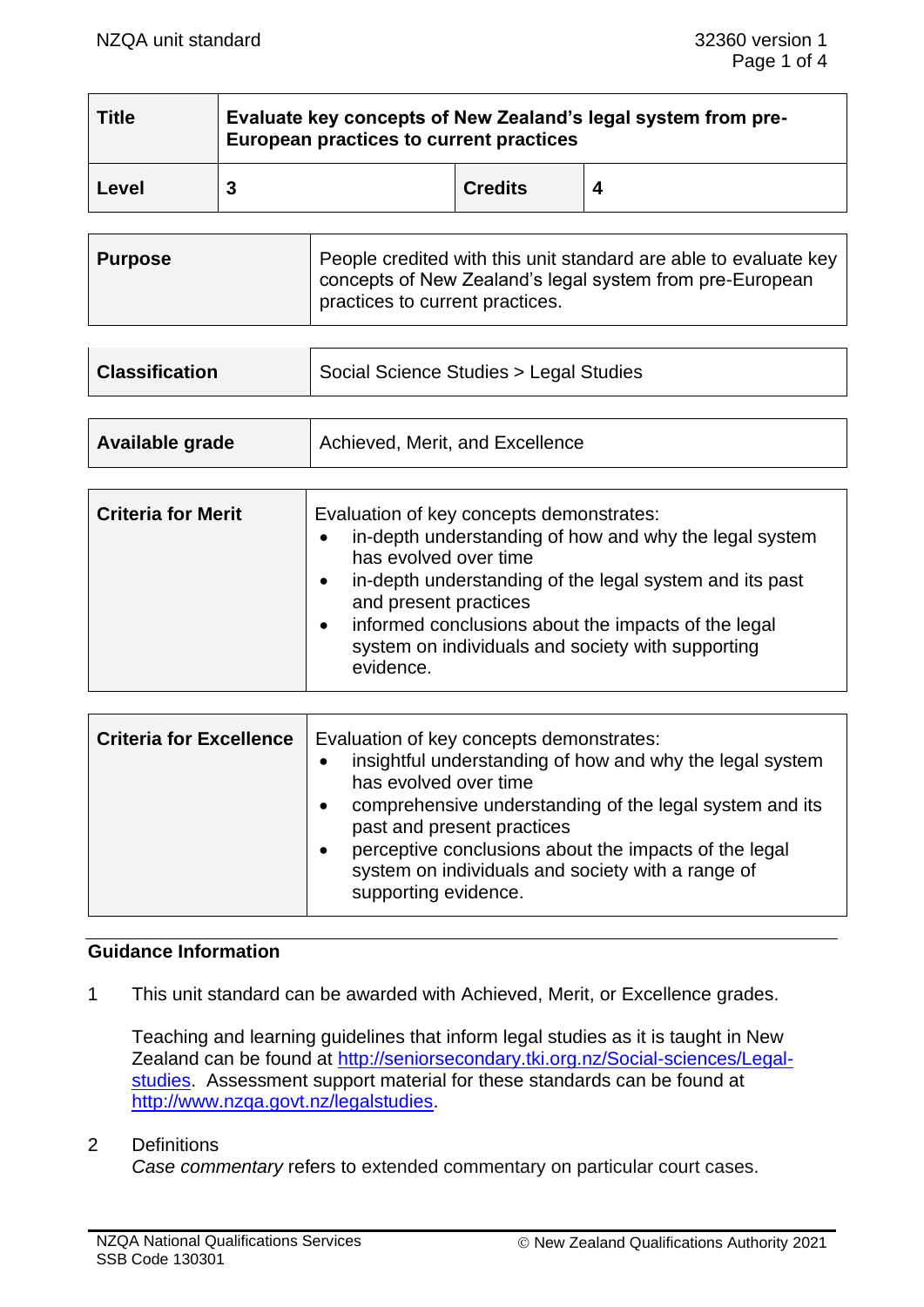*Expert commentary* refers to thought-provoking opinions written by legal practitioners, academics and policy makers based on their knowledge and experiences of the legal system.

*Key concepts* refer to the fundamental building blocks for New Zealand's legal system which include, for example, tikanga Māori and Māori customary law, parts of the Magna Carta, British law, Statute law, International law, Bill of Rights 1689, New Zealand Bill of Rights 1990, Common law, Criminal and Civil law, the Courts system, Te Tiriti o Waitangi/Treaty of Waitangi principles and the Waitangi Tribunal, the Judiciary and the legal profession.

*Supporting evidence* refers to examples used to back up or otherwise support evaluation, such as relevant legislation from New Zealand and overseas, English statutes, Te Tiriti o Waitangi/Treaty of Waitangi principles, case commentary and expert commentary.

3 Tikanga whakaaro/Māori key concepts

*Hara* refers to wrongdoings or sins, or the violation of tapu.

*Kawa* and *tikanga* refer to the appropriate practice or protocol to be used in particular situations. These practices or protocols reflect the concepts or mores upon which they are based. Failure to perform kawa or tikanga at the appropriate time impacts on the mana of all involved.

*Noa* refers to a state free from the extensions of tapu, or to be in an ordinary, unrestricted, profane state.

*Muru*, for the purpose of this unit standard, means to wipe out the mistake or forgive. *Rāhui* refers to a temporary ritual prohibition, closed season or ban.

*Take tupuna* refers to the right of ownership of land through inheritance.

*Take raupatu* refers to the right of ownership of land by confiscation.

*Take whenua tuku* refers to land that has been gifted.

*Tapu* refers to a state or condition whereby something or somebody is sacred or set apart. Tapu is a condition which manifests the power of ngā atua into everyday life. The beliefs associated with tapu are inherently linked with the beliefs and practices as they were carried out prior to Pākehā contact. As a result, tapu as a concept or belief has changed significantly over time and differs between iwi and hapū. Violations of, or transgressions against, tapu would result in retribution and consequences

*Utu*, for the purpose of this unit standard, means to respond or reply by gift, action or through revenge.

4 Useful references for this standard include:

Te Ara – The Encyclopedia of New Zealand: <https://teara.govt.nz/en/self-government-and-independence> <https://teara.govt.nz/en/te-ture-maori-and-legislation> New Zealand Legislation website: <http://legislation.govt.nz/> [Youth Court | Youth Court of New Zealand](https://www.youthcourt.govt.nz/) [Ministry of Justice | New Zealand Ministry of Justice.](https://www.justice.govt.nz/)

5 Legislation and documents relevant to this unit standard include: Bill of Rights 1688 New Zealand Bill of Rights 1990 Constitution Act 1986 Electoral Act 1993 He Whakaputanga o te Rangatiratanga o Nu Tireni 1835 (the Declaration of Independence of the United Tribes of New Zealand 1835)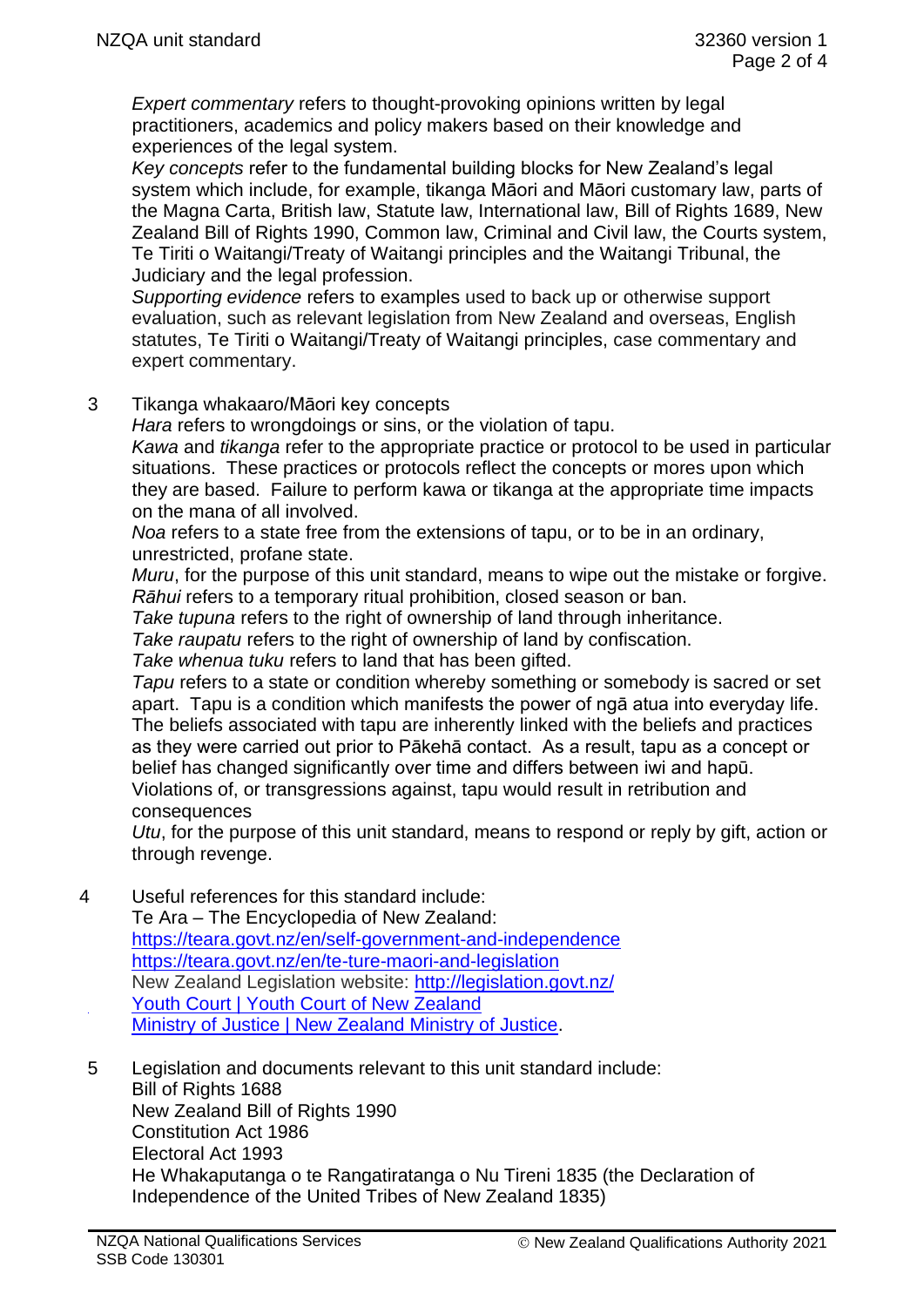The New Zealand Constitution Act 1852 Te Tiriti o Waitangi and The Treaty of Waitangi (English and Māori versions) Treaty of Waitangi Act 1975 Te Ture Whenua Māori Act 1993 Marine and Coastal Area (Takutai Moana) Act 2011.

# **Outcomes and performance criteria**

#### **Outcome 1**

Evaluate key concepts of New Zealand's legal system from pre-European practices to current practices.

### **Performance criteria**

- 1.1 Two key concepts of New Zealand's legal system from pre-European practices to current practices are evaluated in terms of their impact on individuals and society based on supporting evidence.
	- Range one of but not limited to kawa, tikanga, tapu, hara, noa, rāhui, take tupuna, take raupatu, take whenua tuku, utu, muru; one of but not limited to – the influence of English statutes*,* Te Tiriti o Waitangi/Treaty of Waitangi*,* the establishment of the Supreme Court.
- 1.2 The relationship between key concepts and current practices is evaluated in terms of their impact on individuals and society based on supporting evidence.
	- Range may include but is not limited to  $-$  the Te Tiriti o Waitangi/Treaty of Waitangi, The Treaty of Waitangi Act 1975 (the Waitangi Tribunal), the development of the Rangatahi Courts, Ngā Kōti Rangatahi and the Māori Land Court, the establishment of the Supreme Court.

| <b>Replacement information</b> | This unit standard replaced unit standard 10347. |
|--------------------------------|--------------------------------------------------|
|                                |                                                  |
| <b>Planned review date</b>     | 31 December 2025                                 |

#### **Status information and last date for assessment for superseded versions**

| <b>Process</b> | <b>Version</b> | <b>Date</b> | <b>Last Date for Assessment</b> |
|----------------|----------------|-------------|---------------------------------|
| Registration   |                | 27 May 2021 | N/A                             |

| Consent and Moderation Requirements (CMR) reference                             | $\vert$ 0226 |  |
|---------------------------------------------------------------------------------|--------------|--|
| This CMR can be accessed at https://www.nzga.govt.nz/framework/search/index.do. |              |  |